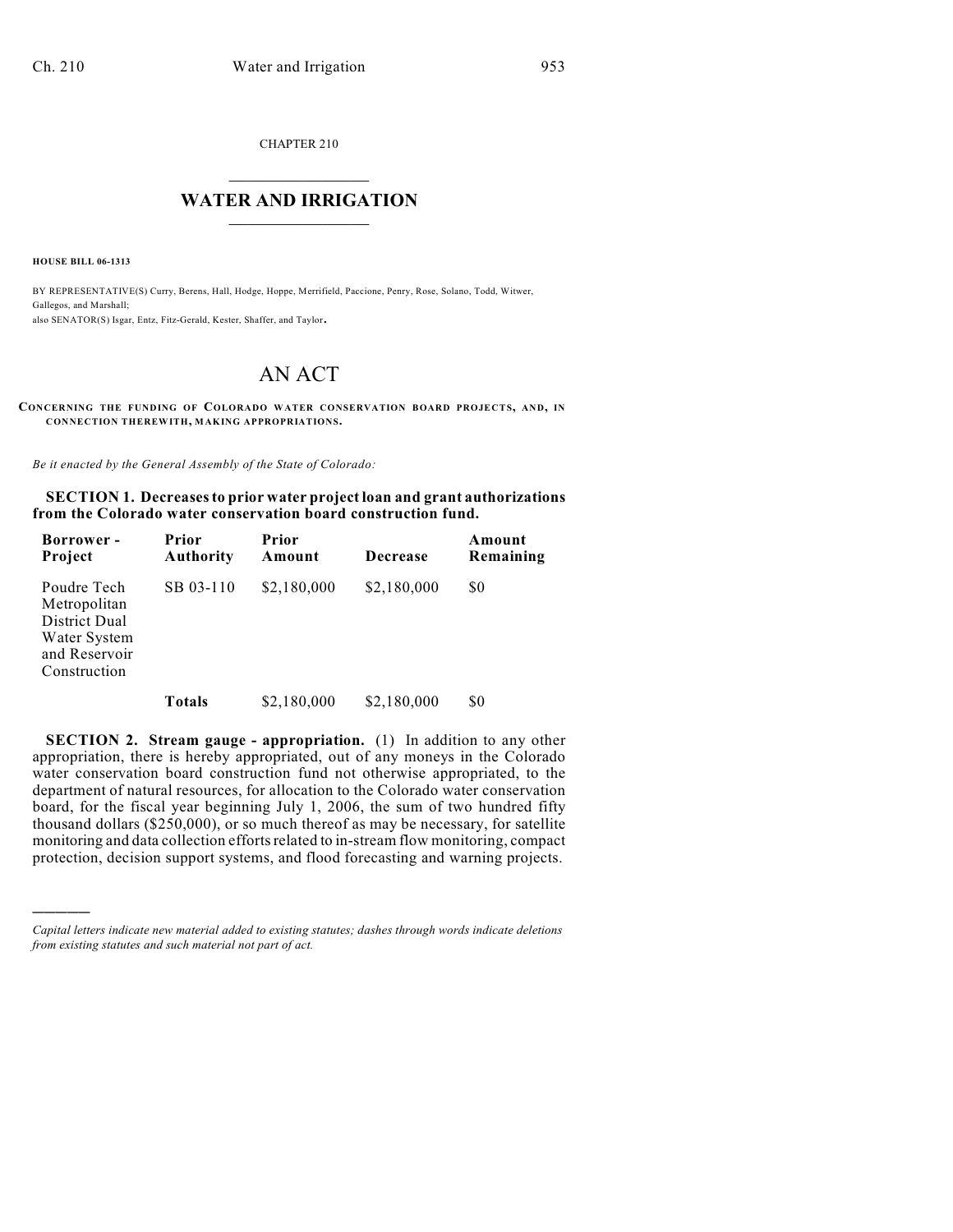(2) The moneys appropriated in subsection (1) of this section shall remain available for the designated purposes until they are fully expended.

**SECTION 3. Satellite monitoring real-time data - appropriation.** (1) In addition to any other appropriation, there is hereby appropriated, out of any moneys in the Colorado water conservation board construction fund not otherwise appropriated, to the department of natural resources, for allocation to the division of water resources, for the fiscal year beginning July 1, 2006, the sum of three hundred fifty thousand dollars (\$350,000), or so much thereof as may be necessary, for renovation of existing gauging stations, replacement of outdated collection platforms, and upgrading of transmission components of the satellite monitoring system established and operated pursuant to section 37-80-102 (10).

(2) The moneys appropriated in subsection (1) of this section shall remain available for the designated purposes until they are fully expended.

**SECTION 4. In-stream flow support - appropriation.** (1) In addition to any other appropriation, there is hereby appropriated, out of any moneys in the Colorado water conservation board construction fund not otherwise appropriated, to the department of natural resources, for allocation to the Colorado water conservation board, for the fiscal year beginning July 1, 2006, the sum of one hundred thousand dollars (\$100,000) for engineering support services necessary for the appropriation, acquisition, and protection of in-stream flow water rights.

(2) The moneys appropriated in subsection (1) of this section shall remain available for the designated purposes until the program is completed.

**SECTION 5. Weather modification - appropriation.** (1) In addition to any other appropriation, there is hereby appropriated, out of any moneys in the Colorado water conservation board construction fund not otherwise appropriated, to the department of natural resources, for allocation to the Colorado water conservation board, for the fiscal year beginning July 1, 2006, the sum of seventy-five thousand dollars (\$75,000), or so much thereof as may be necessary, for the board to assist water conservation districts, water conservancy districts, and other water providers with the development of cloud seeding programs that provide benefits to recreation, streams, and reservoirs through snowpack enhancement.

(2) The moneys appropriated in subsection (1) of this section shall remain available for the designated purposes until the program is completed.

**SECTION 6.** 37-60-121 (3) (b), Colorado Revised Statutes, is amended to read:

**37-60-121. Colorado water conservation board construction fund - creation of - nature of fund - funds for investigations - contributions - use for augmenting the general fund - funds created.** (3) (b) The board may accept, allocate, expend, and otherwise use contributions and donations of money, property, or equipment from any source to carry out the purposes of this article, ARTICLE 20 OF TITLE 36, C.R.S., and section 37-92-102 (3). Such contributions are hereby continuously appropriated to the board for the purposes established by this section.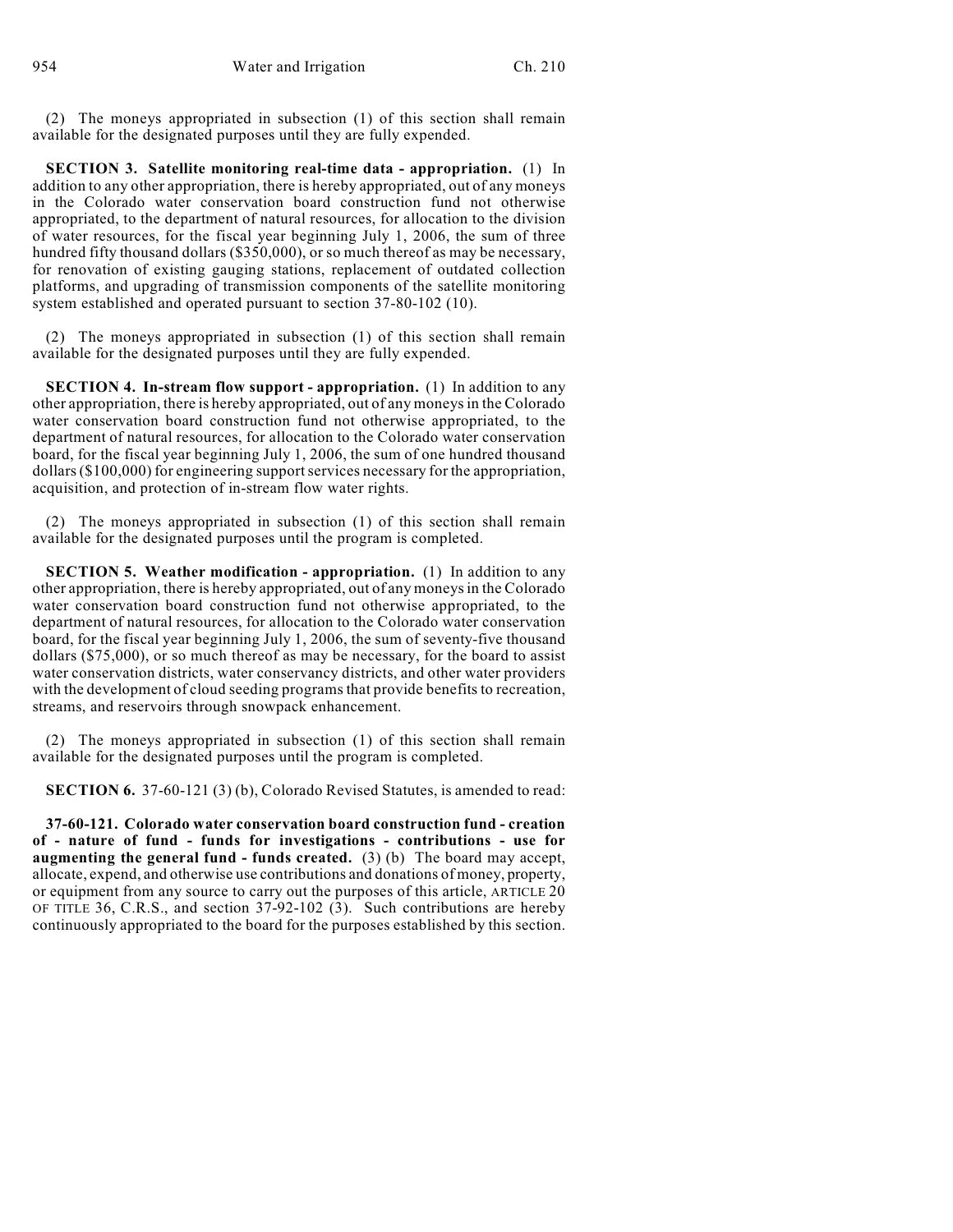**SECTION 7. Watershed restoration - appropriation.** (1) In addition to any other appropriation, there is hereby appropriated, out of any moneys in the Colorado water conservation board construction fund not otherwise appropriated, to the department of natural resources, for allocation to the Colorado water conservation board, for the fiscal year beginning July 1, 2006, the sum of one hundred fifty thousand dollars (\$150,000), or so much thereof as may be necessary, for planning and engineering studies, including implementation measures, to address technical needs for watershed restoration and flood mitigation projects throughout the state.

(2) The moneys appropriated in subsection (1) of this section shall remain available for the designated purposes until the project is completed.

**SECTION 8. Continuation of the South Platte decision support system appropriation.** (1) In addition to any other appropriation, there is hereby appropriated, out of any moneys in the Colorado water conservation board construction fund not otherwise appropriated, to the department of natural resources, Colorado water conservation board, for the fiscal year beginning July 1, 2006, the sum of two million dollars (\$2,000,000), or so much thereof as may be necessary, for the board to continue development of the South Platte decision support system.

(2) The amounts appropriated in this section are in addition to amounts appropriated previously for the South Platte decision support system. The moneys appropriated in subsection (1) of this section shall remain available for the designated purposes until the project is completed.

**SECTION 9. Continuation of the Colorado floodplain map modernization - appropriation.** (1) In addition to any other appropriation, there is hereby appropriated, out of any moneys in the Colorado water conservation board construction fund not otherwise appropriated, to the department of natural resources, Colorado water conservation board, for the fiscal year beginning July 1, 2006, the sum of five hundred thousand dollars (\$500,000), or so much thereof as may be necessary, in order to restore the balance in the previously appropriated map modernization account to five hundred thousand dollars (\$500,000), for the board to continue to assist with the preparation of revised and improved floodplain studies and maps for communities throughout Colorado and to participate in federally sponsored floodplain map modernization activities.

(2) The amounts appropriated in this section are in addition to amounts appropriated previously for the Colorado floodplain map modernization program. The moneys appropriated in subsection (1) of this section shall remain available for the designated purposes until the project is completed.

**SECTION 10. Continuation of the enhanced snowpack assessment program - appropriation.** (1) In addition to any other appropriation, there is hereby appropriated, out of any moneys in the Colorado water conservation board construction fund not otherwise appropriated, to the department of natural resources, Colorado water conservation board, for the fiscal year beginning July 1, 2006, the sum of one hundred thousand dollars (\$100,000), or so much thereof as may be necessary, for the board to continue to collaborate with the United States bureau of reclamation on an enhanced snowpack assessment project that will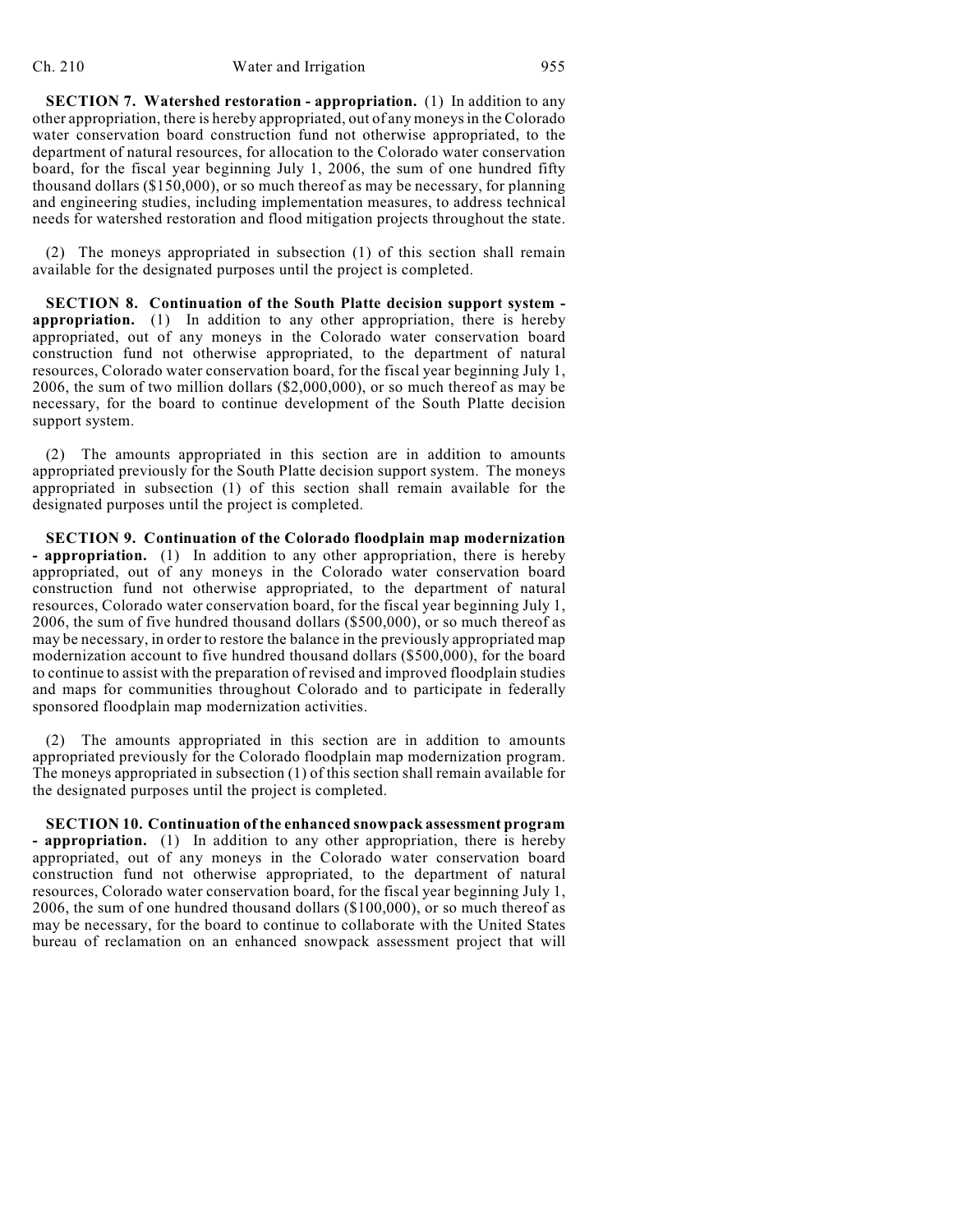develop modeled snowpack data and mapping to provide benefits to all water resource planners and managers in Colorado.

(2) The moneys appropriated in subsection (1) of this section shall remain available for the designated purposes until the project is completed.

**SECTION 11. Continuation of the floodplain technical services appropriation.** (1) In addition to any other appropriation, there is hereby appropriated, out of any moneys in the Colorado water conservation board construction fund not otherwise appropriated, to the department of natural resources, Colorado water conservation board, for the fiscal year beginning July 1, 2006, the sum of one-hundred seventy-five thousand dollars (\$175,000), orso much thereof as may be necessary, for the board to continue to provide floodplain management technical services assisting local governments with high priority flood control study, planning, engineering, and preconstruction activities.

(2) The moneys appropriated in subsection (1) of this section shall remain available for the designated purposes until the project is completed.

**SECTION 12. SNODAS data verification program - appropriation.** (1) In addition to any other appropriation, there is hereby appropriated, out of any moneys in the Colorado water conservation board construction fund not otherwise appropriated, to the department of natural resources, Colorado water conservation board, for the fiscal year beginning July 1, 2006, the sum of forty-eight thousand dollars (\$48,000), or so much thereof as may be necessary, for the board to collaborate with the United States geological survey on a pilot study to improve predictions of snowmelt runoff and the corresponding flood potential by evaluating and verifying snow water equivalent estimates from the snow data assimilation system (SNODAS) using a combination of snow surveys and streamflow information in small watersheds in the Gunnison River basin during the winter of fiscal year 2007.

(2) The moneys appropriated in subsection (1) of this section shall remain available for the designated purposes until the project is completed.

**SECTION 13. Rio Grande reservoir multi-use enlargement study appropriation.** (1) In addition to any other appropriation, there is hereby appropriated, out of any moneys in the Colorado water conservation board construction fund not otherwise appropriated, to the department of natural resources, Colorado water conservation board, for the fiscal year beginning July 1, 2006, the sum of one hundred thirty-three thousand five hundred fifty-five dollars (\$133,555), or so much thereof as may be necessary, for the board to participate with the San Luis Valley Irrigation District in the Rio Grande reservoir multi-use enlargement study to evaluate the extent an enlargement of the reservoir will assist the state in administration of the Rio Grande compact, address regional water supply problems, conserve and protect fish in the Rio Grande river, and identify river restoration and floodplain management projects. The scope of work for the study shall be developed by the San Luis Valley Irrigation District in consultation with the Colorado water conservation board.

(2) The moneys appropriated in subsection (1) of this section shall remain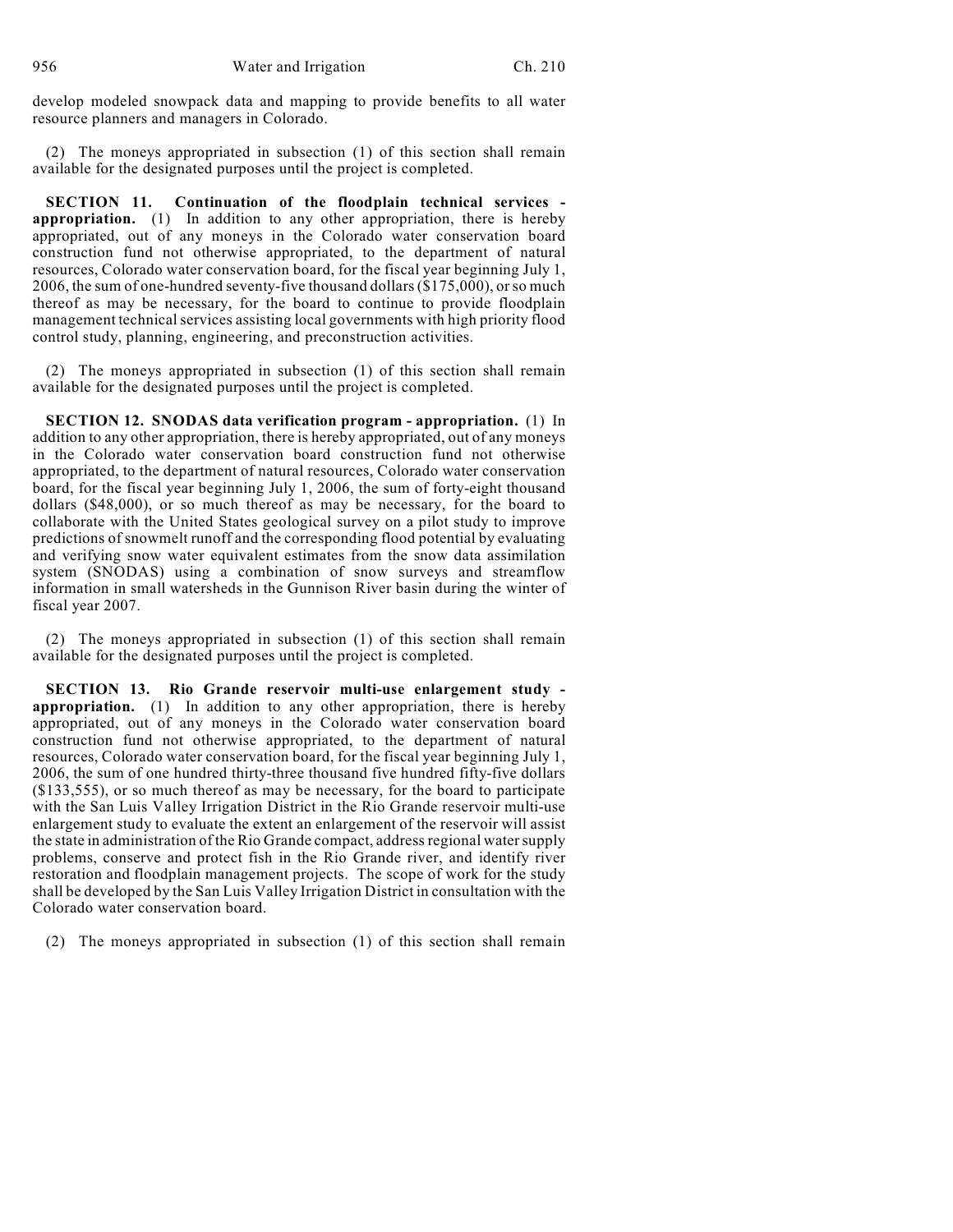available for the designated purposes until the project is completed.

**SECTION 14. Canal modernization and radio telemetry demonstration project - appropriation.** (1) In addition to any other appropriation, there is hereby appropriated, out of any moneys in the Colorado water conservation board construction fund not otherwise appropriated, to the department of natural resources, Colorado water conservation board, for the fiscal year beginning July 1, 2006, the sum of one hundred thousand dollars (\$100,000), or so much thereof as may be necessary, for the board to participate with the South Platte Ditch Company, Inc., in a demonstration project to evaluate the effectiveness of certain electronic flow measurement and ditch operation control equipment featuring innovative radio technology. The general assembly finds that the administration of ground water pumping in the lower South Platte drainage basin has been altered due to extended drought conditions, which have changed irrigation practices in the project area to include extensive conjunctive use of both surface diversions and pumped ground water. The scope of work for the project shall be developed by the South Platte Ditch Company, Inc., in cooperation with the Johnson and Edwards Ditch company, the Lower Platte and Beaver Canal Company, Inc., and the United States bureau of reclamation in consultation with the Colorado water conservation board.

(2) The moneys appropriated in subsection (1) of this section shall remain available for the designated purposes until the project is completed.

**SECTION 15. Restoration of flood response fund balance.** The state treasurer shall transfer a total of one hundred fifty thousand dollars (\$150,000), or so much thereof as may be necessary, from the unreserved cash in the Colorado water conservation board construction fund to the flood response fund in order to restore the balance in the flood response fund to one hundred fifty thousand dollars (\$150,000).

**SECTION 16.** 36-20-113, Colorado Revised Statutes, is amended to read:

**36-20-113. Permit fee.** (1) The fee for each permit or the renewal thereof under section 36-20-114 shall be at least one hundred dollars. If the operation is a commercial project, the director shall set a fee that is sufficient to pay the direct costs of review of the permit application, public hearings regarding the application, and monitoring of permit operations under the provisions of this article. Said fees are intended to provide at least a portion of the moneys necessary to administer this article. SAID FEES SHALL BE DEPOSITED INTO THE COLORADO WATER CONSERVATION BOARD CONSTRUCTION FUND CREATED IN SECTION 37-60-121, C.R.S.

(2) Notwithstanding the amount specified for the fee in subsection (1) of this section, the director by rule or as otherwise provided by law may reduce the amount of the fee if necessary pursuant to section  $24-75-402$  (3), C.R.S., to reduce the uncommitted reserves of the fund to which all or any portion of the fee is credited. After the uncommitted reserves of the fund are sufficiently reduced, the director by rule or as otherwise provided by law may increase the amount of the fee as provided in section 24-75-402 (4), C.R.S.

**SECTION 17. Restoration of litigation fund balance.** The state treasurer shall